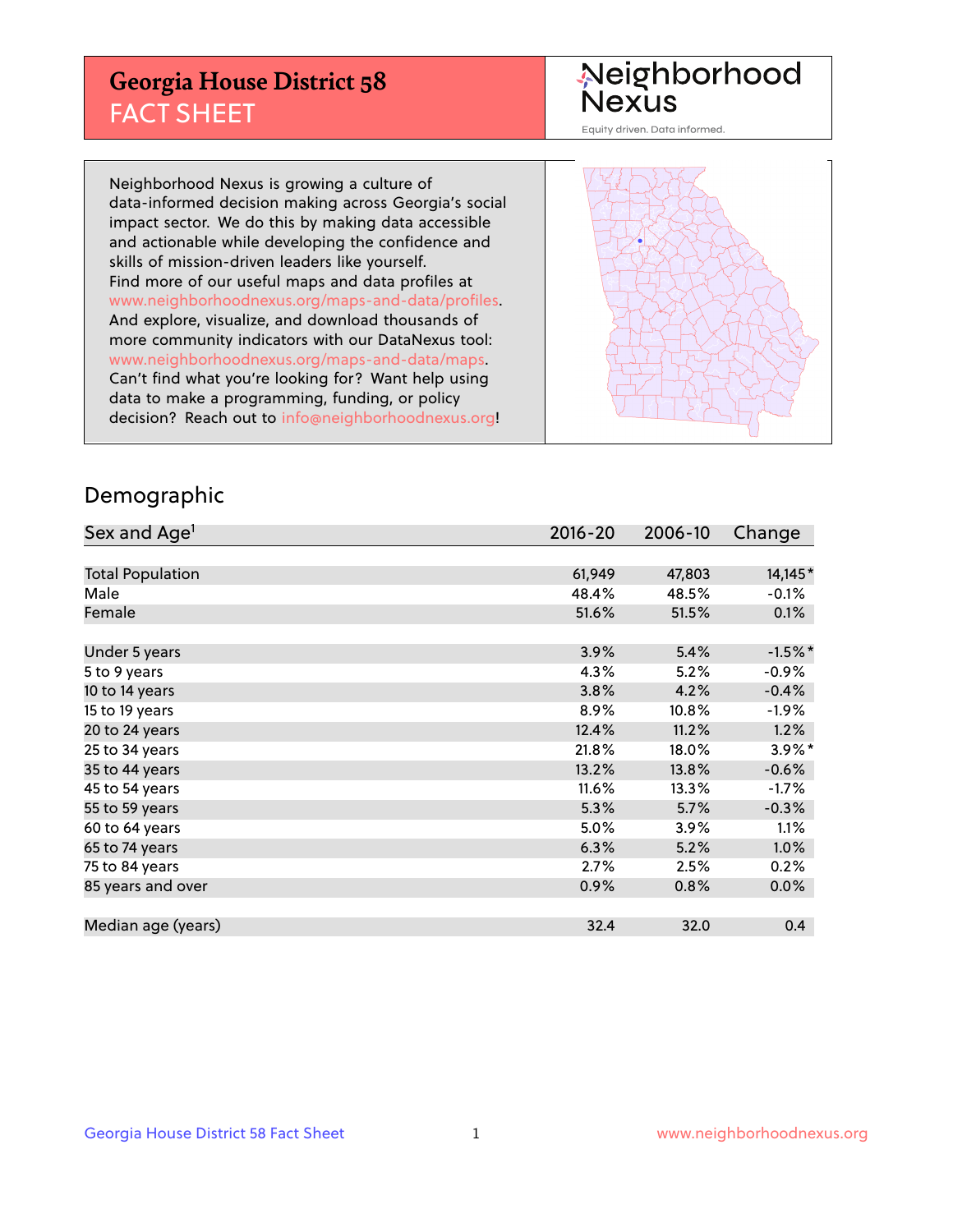## Demographic, continued...

| Race <sup>2</sup>                                            | $2016 - 20$ | 2006-10 | Change     |
|--------------------------------------------------------------|-------------|---------|------------|
| <b>Total population</b>                                      | 61,949      | 47,803  | 14,145*    |
| One race                                                     | 96.9%       | 98.0%   | $-1.1\%$ * |
| White                                                        | 26.2%       | 18.9%   | $7.3\%$ *  |
| <b>Black or African American</b>                             | 65.5%       | 73.6%   | $-8.1\%$ * |
| American Indian and Alaska Native                            | 0.1%        | 0.5%    | $-0.3%$    |
| Asian                                                        | 4.3%        | 3.2%    | 1.1%       |
| Native Hawaiian and Other Pacific Islander                   | 0.0%        | 0.0%    | 0.0%       |
| Some other race                                              | 0.7%        | 1.8%    | $-1.1%$    |
| Two or more races                                            | 3.1%        | 2.0%    | 1.1%       |
| Race alone or in combination with other race(s) <sup>3</sup> | $2016 - 20$ | 2006-10 | Change     |
|                                                              |             |         |            |
| Total population                                             | 61,949      | 47,803  | 14,145*    |
| White                                                        | 28.6%       | 20.0%   | $8.6\%$ *  |
| <b>Black or African American</b>                             | 67.9%       | 74.8%   | $-6.9\%$ * |
| American Indian and Alaska Native                            | 1.0%        | 1.4%    | $-0.3%$    |
| Asian                                                        | 5.4%        | 3.9%    | 1.5%       |
| Native Hawaiian and Other Pacific Islander                   | 0.3%        | 0.0%    | 0.2%       |
| Some other race                                              | 1.0%        | 2.1%    | $-1.1%$    |
| Hispanic or Latino and Race <sup>4</sup>                     | $2016 - 20$ | 2006-10 | Change     |
| Total population                                             | 61,949      | 47,803  | 14,145*    |
| Hispanic or Latino (of any race)                             | 3.4%        | 3.5%    | $-0.1%$    |
| Not Hispanic or Latino                                       | 96.6%       | 96.5%   | 0.1%       |
| White alone                                                  | 24.4%       | 18.0%   | $6.5%$ *   |
| Black or African American alone                              | 64.9%       | 73.0%   | $-8.0\%$ * |
| American Indian and Alaska Native alone                      | 0.1%        | 0.5%    | $-0.4%$    |
| Asian alone                                                  | 4.3%        | 3.2%    | 1.1%       |
| Native Hawaiian and Other Pacific Islander alone             | $0.0\%$     | 0.0%    | 0.0%       |
| Some other race alone                                        | 0.4%        | 0.2%    | 0.2%       |
| Two or more races                                            | 2.5%        | 1.8%    | 0.7%       |
|                                                              |             |         |            |
| U.S. Citizenship Status <sup>5</sup>                         | $2016 - 20$ | 2006-10 | Change     |
| Foreign-born population                                      | 3,921       | 3,075   | 846*       |
| Naturalized U.S. citizen                                     | 50.6%       | 30.9%   | 19.7%*     |
| Not a U.S. citizen                                           | 49.4%       | 69.1%   | $-19.7%$ * |
|                                                              |             |         |            |
| Citizen, Voting Age Population <sup>6</sup>                  | 2016-20     | 2006-10 | Change     |
| Citizen, 18 and over population                              | 51,120      | 37,521  | 13,599*    |
| Male                                                         | 47.8%       | 46.6%   | 1.2%       |
| Female                                                       | 52.2%       | 53.4%   | $-1.2%$    |
|                                                              |             |         |            |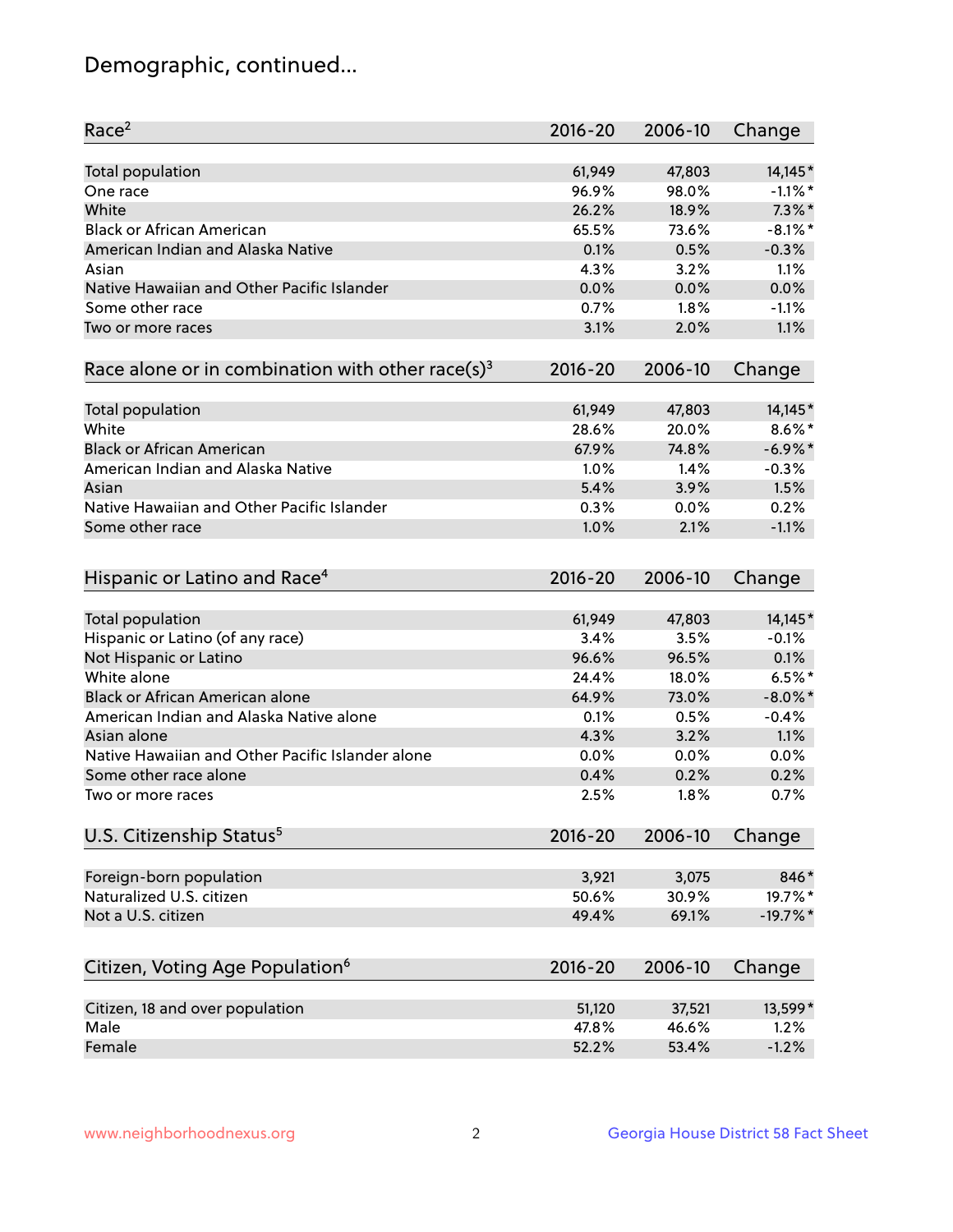#### Economic

| Income <sup>7</sup>                                 | $2016 - 20$ | 2006-10 | Change     |
|-----------------------------------------------------|-------------|---------|------------|
|                                                     |             |         |            |
| All households                                      | 27,039      | 20,466  | $6,573*$   |
| Less than \$10,000                                  | 12.4%       | 17.5%   | $-5.1\%$ * |
| \$10,000 to \$14,999                                | 5.8%        | 8.8%    | $-3.0\%$ * |
| \$15,000 to \$24,999                                | 9.8%        | 11.9%   | $-2.1%$    |
| \$25,000 to \$34,999                                | 8.7%        | 12.0%   | $-3.3\%$ * |
| \$35,000 to \$49,999                                | 10.9%       | 12.9%   | $-2.0%$    |
| \$50,000 to \$74,999                                | 17.6%       | 14.9%   | 2.7%       |
| \$75,000 to \$99,999                                | 11.0%       | 8.9%    | 2.0%       |
| \$100,000 to \$149,999                              | 11.8%       | 6.7%    | $5.1\%$ *  |
| \$150,000 to \$199,999                              | 3.8%        | 3.3%    | 0.5%       |
| \$200,000 or more                                   | 8.3%        | 3.0%    | $5.3\%$ *  |
| Median household income (dollars)                   | 53,051      | 34,808  | 18,243*    |
| Mean household income (dollars)                     | 76,605      | 52,910  | 23,695*    |
| With earnings                                       | 79.1%       | 79.7%   | $-0.6%$    |
| Mean earnings (dollars)                             | 84,940      | 58,190  | 26,750*    |
| <b>With Social Security</b>                         | 21.1%       | 19.7%   | 1.4%       |
| Mean Social Security income (dollars)               | 14,193      | 11,168  | $3,024*$   |
| With retirement income                              | 13.1%       | 11.1%   | 2.0%       |
| Mean retirement income (dollars)                    | 24,190      | 18,844  | 5,346*     |
| With Supplemental Security Income                   | 7.3%        | 5.4%    | 1.9%       |
| Mean Supplemental Security Income (dollars)         | 8,113       | 7,030   | 1,083      |
| With cash public assistance income                  | 2.7%        | 2.7%    | 0.0%       |
| Mean cash public assistance income (dollars)        | 1,273       | 2,556   | $-1,283$   |
| With Food Stamp/SNAP benefits in the past 12 months | 19.9%       | 16.3%   | $3.6\%$ *  |
|                                                     |             |         |            |
| Families                                            | 10,172      | 8,143   | 2,029*     |
| Less than \$10,000                                  | 8.1%        | 11.8%   | $-3.7%$    |
| \$10,000 to \$14,999                                | 3.7%        | 9.7%    | $-6.0%$    |
| \$15,000 to \$24,999                                | 9.3%        | 11.5%   | $-2.1%$    |
| \$25,000 to \$34,999                                | 10.6%       | 11.2%   | $-0.6%$    |
| \$35,000 to \$49,999                                | 9.2%        | 13.9%   | $-4.7%$    |
| \$50,000 to \$74,999                                | 17.7%       | 15.2%   | 2.5%       |
| \$75,000 to \$99,999                                | 7.7%        | 9.0%    | $-1.3%$    |
| \$100,000 to \$149,999                              | 11.8%       | 7.6%    | 4.2%       |
| \$150,000 to \$199,999                              | 5.7%        | 5.4%    | 0.3%       |
| \$200,000 or more                                   | 16.0%       | 4.6%    | $11.3\%$ * |
| Median family income (dollars)                      | 61,315      | 39,826  | 21,489*    |
| Mean family income (dollars)                        | 99,185      | 63,022  | 36,163*    |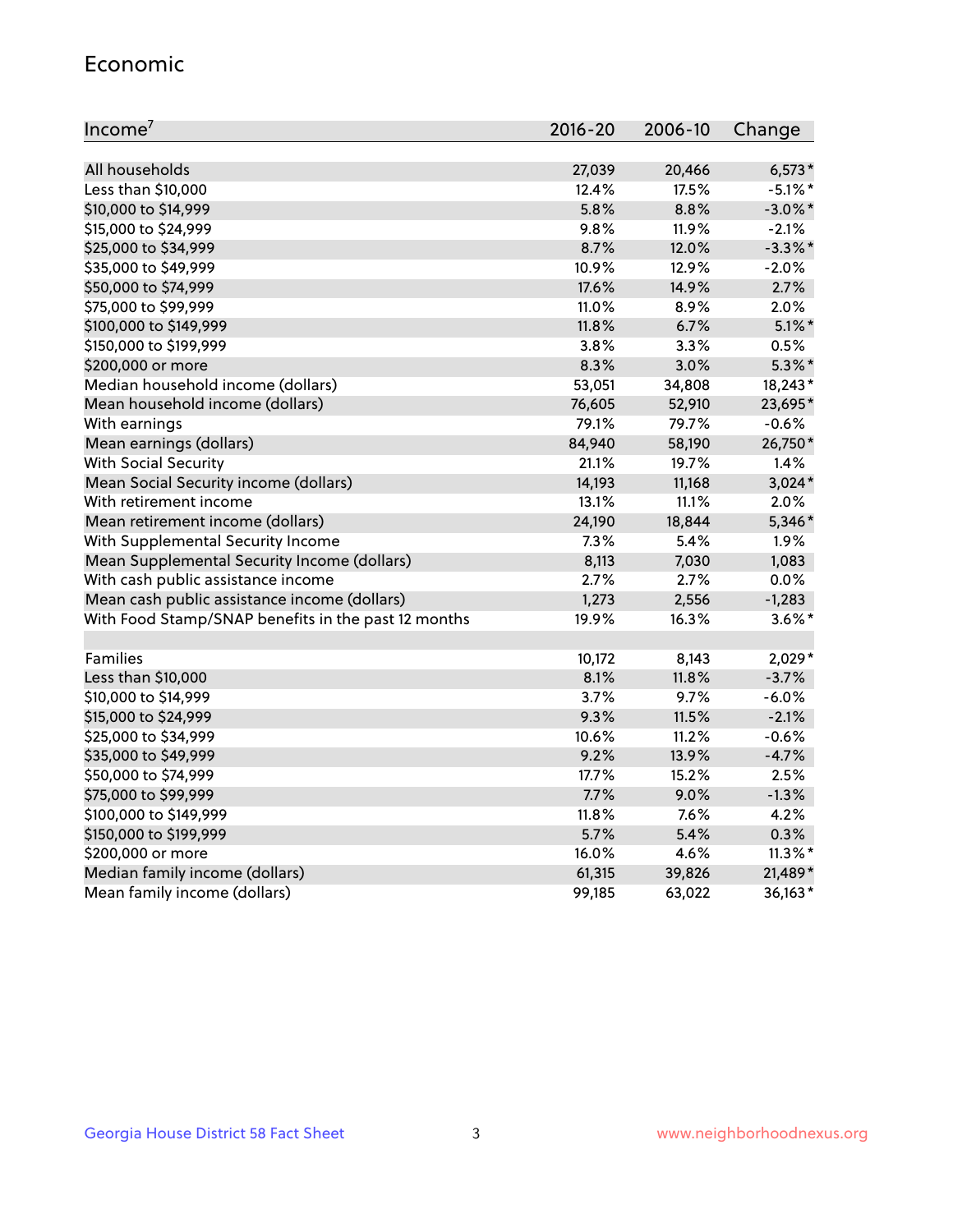## Economic, continued...

| Income, continued <sup>8</sup>                                        | $2016 - 20$ | 2006-10 | Change     |
|-----------------------------------------------------------------------|-------------|---------|------------|
|                                                                       |             |         |            |
| Nonfamily households                                                  | 16,867      | 12,323  | 4,545*     |
| Median nonfamily income (dollars)                                     | 47,749      | 31,175  | 16,574*    |
| Mean nonfamily income (dollars)                                       | 61,565      | 45,116  | 16,448*    |
| Median earnings for workers (dollars)                                 | 33,978      | 26,597  | 7,381*     |
| Median earnings for male full-time, year-round workers<br>(dollars)   | 59,552      | 45,328  | 14,224*    |
| Median earnings for female full-time, year-round workers<br>(dollars) | 45,974      | 36,945  | $9,030*$   |
| Per capita income (dollars)                                           | 34,603      | 24,005  | 10,598*    |
| Families and People Below Poverty Level <sup>9</sup>                  | $2016 - 20$ | 2006-10 | Change     |
|                                                                       |             |         |            |
| <b>All families</b>                                                   | 17.0%       | 24.7%   | $-7.6%$ *  |
| With related children under 18 years                                  | 31.1%       | 38.7%   | $-7.6%$    |
| With related children under 5 years only                              | 23.9%       | 43.8%   | $-19.9%$   |
| Married couple families                                               | 8.7%        | 4.1%    | 4.6%       |
| With related children under 18 years                                  | 16.8%       | 8.1%    | 8.7%       |
| With related children under 5 years only                              | 14.3%       | 8.9%    | 5.4%       |
| Families with female householder, no husband present                  | 29.6%       | 41.5%   | $-11.9%$   |
| With related children under 18 years                                  | 41.1%       | 49.8%   | $-8.7\%$   |
| With related children under 5 years only                              | 44.4%       | 61.2%   | $-16.8%$   |
|                                                                       |             |         |            |
| All people                                                            | 24.1%       | 29.7%   | $-5.7\%$ * |
| Under 18 years                                                        | 37.5%       | 46.3%   | $-8.7%$    |
| Related children under 18 years                                       | 37.5%       | 46.1%   | $-8.6%$    |
| Related children under 5 years                                        | 40.9%       | 47.5%   | $-6.6%$    |
| Related children 5 to 17 years                                        | 36.2%       | 45.4%   | $-9.2%$    |
| 18 years and over                                                     | 21.5%       | 25.9%   | $-4.4%$    |
| 18 to 64 years                                                        | 21.3%       | 25.7%   | $-4.3%$    |
| 65 years and over                                                     | 22.5%       | 27.9%   | $-5.4%$    |
| People in families                                                    | 20.6%       | 28.2%   | $-7.6%$ *  |
| Unrelated individuals 15 years and over                               | 28.7%       | 31.9%   | $-3.2%$    |
|                                                                       |             |         |            |
| Non-Hispanic white people                                             | 10.3%       | 10.6%   | $-0.3%$    |
| Black or African-American people                                      | 28.8%       | 35.8%   | $-7.0\%$ * |
| Asian people                                                          | 18.2%       | 17.1%   | 1.1%       |
| Hispanic or Latino people                                             | 15.1%       | 26.3%   | $-11.1%$   |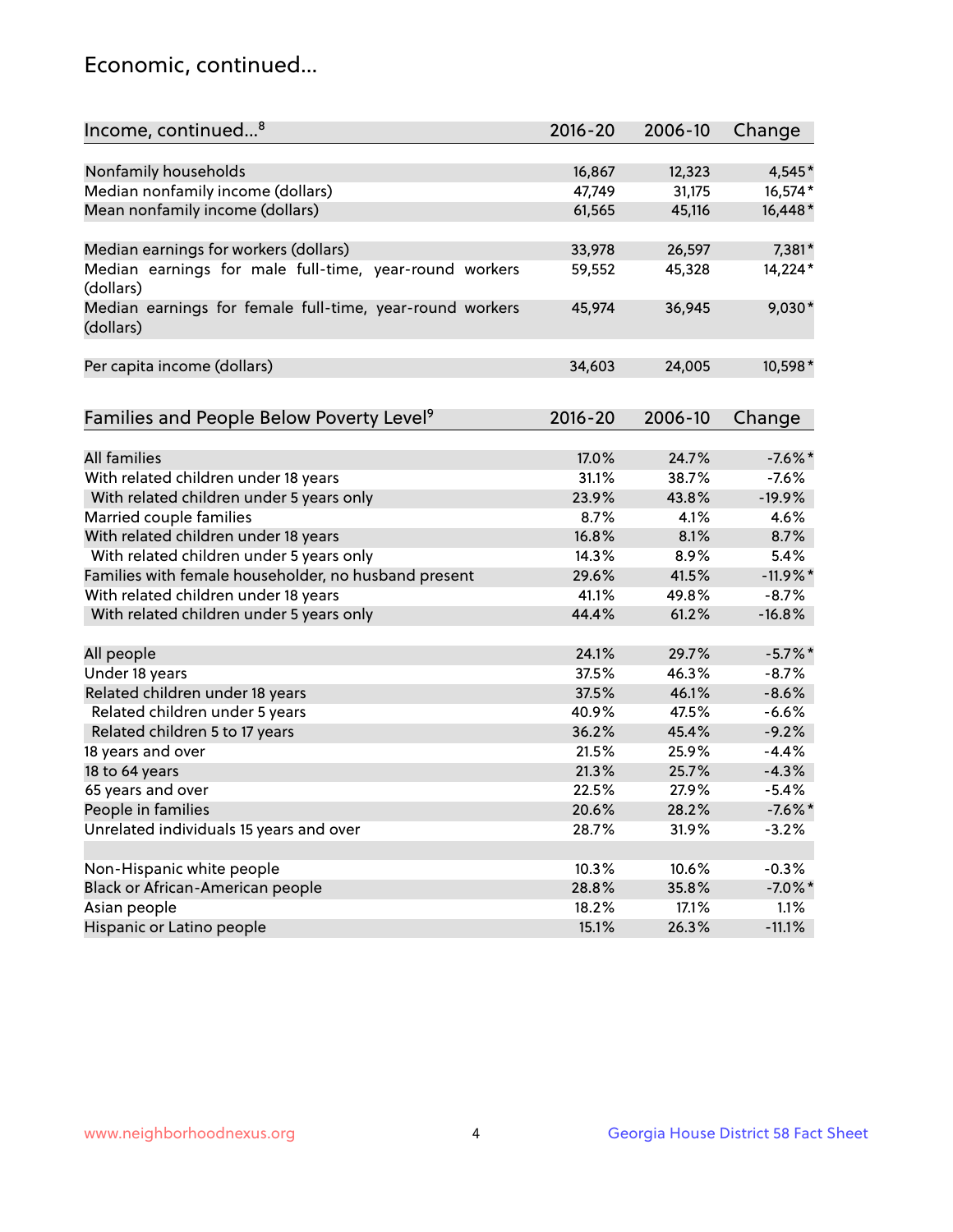## Employment

| Employment Status <sup>10</sup>                               | $2016 - 20$ | 2006-10 | Change    |
|---------------------------------------------------------------|-------------|---------|-----------|
|                                                               |             |         |           |
| Population 16 years and over                                  | 54,011      | 40,383  | 13,628*   |
| In labor force                                                | 64.9%       | 62.5%   | 2.4%      |
| Civilian labor force                                          | 64.7%       | 62.4%   | 2.3%      |
| Employed                                                      | 59.5%       | 54.4%   | 5.1%      |
| Unemployed                                                    | 5.2%        | 7.9%    | $-2.7%$   |
| <b>Armed Forces</b>                                           | 0.2%        | 0.1%    | 0.1%      |
| Not in labor force                                            | 35.1%       | 37.5%   | $-2.4%$   |
|                                                               |             |         |           |
| Civilian labor force                                          | 34,943      | 25,181  | $9,762*$  |
| <b>Unemployment Rate</b>                                      | 8.1%        | 12.7%   | $-4.7%$   |
| Females 16 years and over                                     | 28,033      | 21,246  | $6,786*$  |
| In labor force                                                | 63.3%       | 57.5%   | 5.8%      |
| Civilian labor force                                          | 63.3%       | 57.5%   | 5.8%      |
| Employed                                                      | 58.3%       | 50.1%   | 8.2%      |
|                                                               |             |         |           |
| Own children of the householder under 6 years                 | 2,750       | 2,863   | $-113$    |
| All parents in family in labor force                          | 79.7%       | 77.4%   | 2.3%      |
|                                                               |             |         |           |
| Own children of the householder 6 to 17 years                 | 5,573       | 4,371   | $1,202*$  |
| All parents in family in labor force                          | 83.0%       | 77.1%   | 5.8%      |
|                                                               |             |         |           |
| Industry <sup>11</sup>                                        | $2016 - 20$ | 2006-10 | Change    |
| Civilian employed population 16 years and over                | 32,130      | 21,982  | $10,147*$ |
| Agriculture, forestry, fishing and hunting, and mining        | 0.2%        | 0.5%    | $-0.3%$   |
| Construction                                                  | 3.0%        | 5.1%    | $-2.1%$   |
| Manufacturing                                                 | 6.2%        | 5.9%    | 0.3%      |
| Wholesale trade                                               | 1.6%        | 2.7%    | $-1.1%$   |
| Retail trade                                                  | 8.8%        | 10.6%   | $-1.8%$   |
| Transportation and warehousing, and utilities                 | 7.6%        | 5.9%    | 1.7%      |
| Information                                                   | 3.9%        | 4.8%    | $-0.8%$   |
| Finance and insurance, and real estate and rental and leasing | 7.3%        | 7.1%    | 0.1%      |
| Professional, scientific, and management, and administrative  | 18.9%       | 16.7%   | 2.2%      |
| and waste management services                                 |             |         |           |
| Educational services, and health care and social assistance   | 21.8%       | 18.1%   | $3.6\%$ * |
| Arts, entertainment, and recreation, and accommodation and    | 13.0%       | 12.8%   | 0.2%      |
| food services                                                 |             |         |           |
| Other services, except public administration                  | 4.7%        | 5.0%    | $-0.2%$   |
| Public administration                                         | 3.0%        | 4.8%    | $-1.8%$   |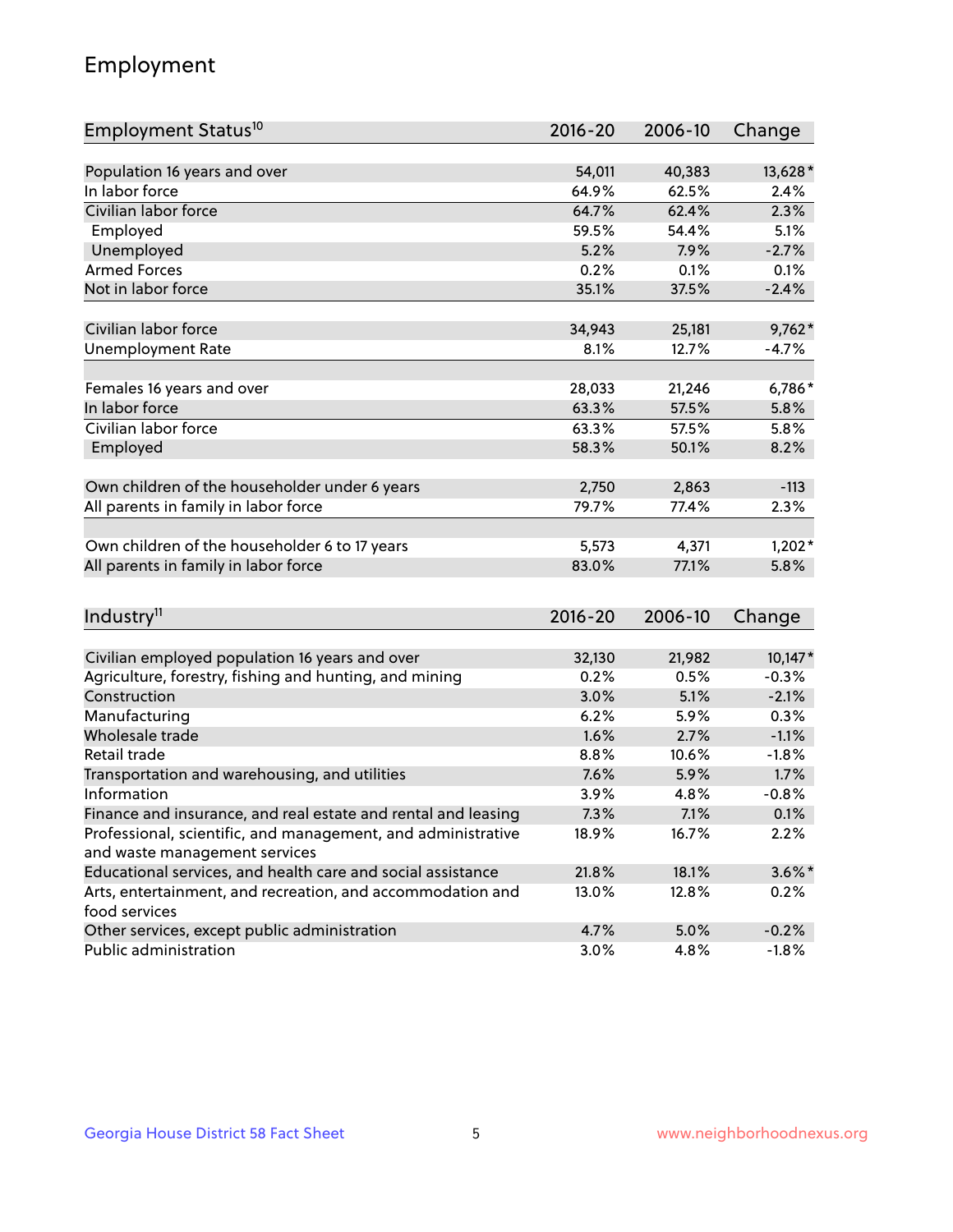## Employment, continued...

| Occupation <sup>12</sup>                                                    | $2016 - 20$ | 2006-10 | Change    |
|-----------------------------------------------------------------------------|-------------|---------|-----------|
| Civilian employed population 16 years and over                              | 32,130      | 21,982  | 10,147*   |
| Management, business, science, and arts occupations                         | 50.2%       | 43.1%   | 7.1%      |
| Service occupations                                                         | 17.5%       | 17.1%   | 0.4%      |
| Sales and office occupations                                                | 19.5%       | 25.0%   | $-5.5%$ * |
|                                                                             |             |         |           |
| and<br>Natural<br>resources,<br>construction,<br>maintenance<br>occupations | 2.7%        | 5.9%    | $-3.2%$   |
| Production, transportation, and material moving occupations                 | 10.1%       | 9.0%    | 1.1%      |
| Class of Worker <sup>13</sup>                                               | $2016 - 20$ | 2006-10 | Change    |
|                                                                             | 32,130      | 21,982  | $10,147*$ |
| Civilian employed population 16 years and over                              | 79.6%       | 79.5%   | 0.2%      |
| Private wage and salary workers                                             |             |         |           |
| Government workers                                                          | 15.0%       | 15.5%   | $-0.5%$   |
| Self-employed in own not incorporated business workers                      | 5.1%        | 5.1%    | $-0.0%$   |
| Unpaid family workers                                                       | 0.3%        | 0.0%    | 0.3%      |
| Job Flows <sup>14</sup>                                                     | 2019        | 2010    | Change    |
|                                                                             |             |         |           |
| Total Jobs in district                                                      | 136,913     | 121,932 | 14,981    |
| Held by residents of district                                               | 2.8%        | 2.8%    | 0.1%      |
| Held by non-residents of district                                           | 97.2%       | 97.2%   | $-0.1%$   |
| Jobs by Industry Sector <sup>15</sup>                                       | 2019        | 2010    | Change    |
| Total Jobs in district                                                      | 136,913     | 121,932 | 14,981    |
|                                                                             |             | 4.9%    |           |
| Goods Producing sectors                                                     | 1.8%        |         | $-3.1%$   |
| Trade, Transportation, and Utilities sectors                                | 5.7%        | 6.6%    | $-0.9%$   |
| All Other Services sectors                                                  | 92.5%       | 88.5%   | 4.0%      |
| Total Jobs in district held by district residents                           | 3,853       | 3,360   | 493       |
| <b>Goods Producing sectors</b>                                              | 2.0%        | 3.2%    | $-1.2%$   |
| Trade, Transportation, and Utilities sectors                                | 5.1%        | 4.2%    | 0.9%      |
| All Other Services sectors                                                  | 92.9%       | 92.5%   | 0.3%      |
|                                                                             |             |         |           |
| Jobs by Earnings <sup>16</sup>                                              | 2019        | 2010    | Change    |
|                                                                             |             |         |           |
| Total Jobs in district                                                      | 136,913     | 121,932 | 14,981    |
| Jobs with earnings \$1250/month or less                                     | 18.0%       | 14.8%   | 3.2%      |
| Jobs with earnings \$1251/month to \$3333/month                             | 21.7%       | 32.5%   | $-10.8%$  |
| Jobs with earnings greater than \$3333/month                                | 60.4%       | 52.7%   | 7.6%      |
| Total Jobs in district held by district residents                           | 3,853       | 3,360   | 493       |
| Jobs with earnings \$1250/month or less                                     | 21.9%       | 21.6%   | 0.3%      |
| Jobs with earnings \$1251/month to \$3333/month                             | 23.5%       | 35.0%   | $-11.5%$  |
| Jobs with earnings greater than \$3333/month                                | 54.6%       | 43.3%   | 11.2%     |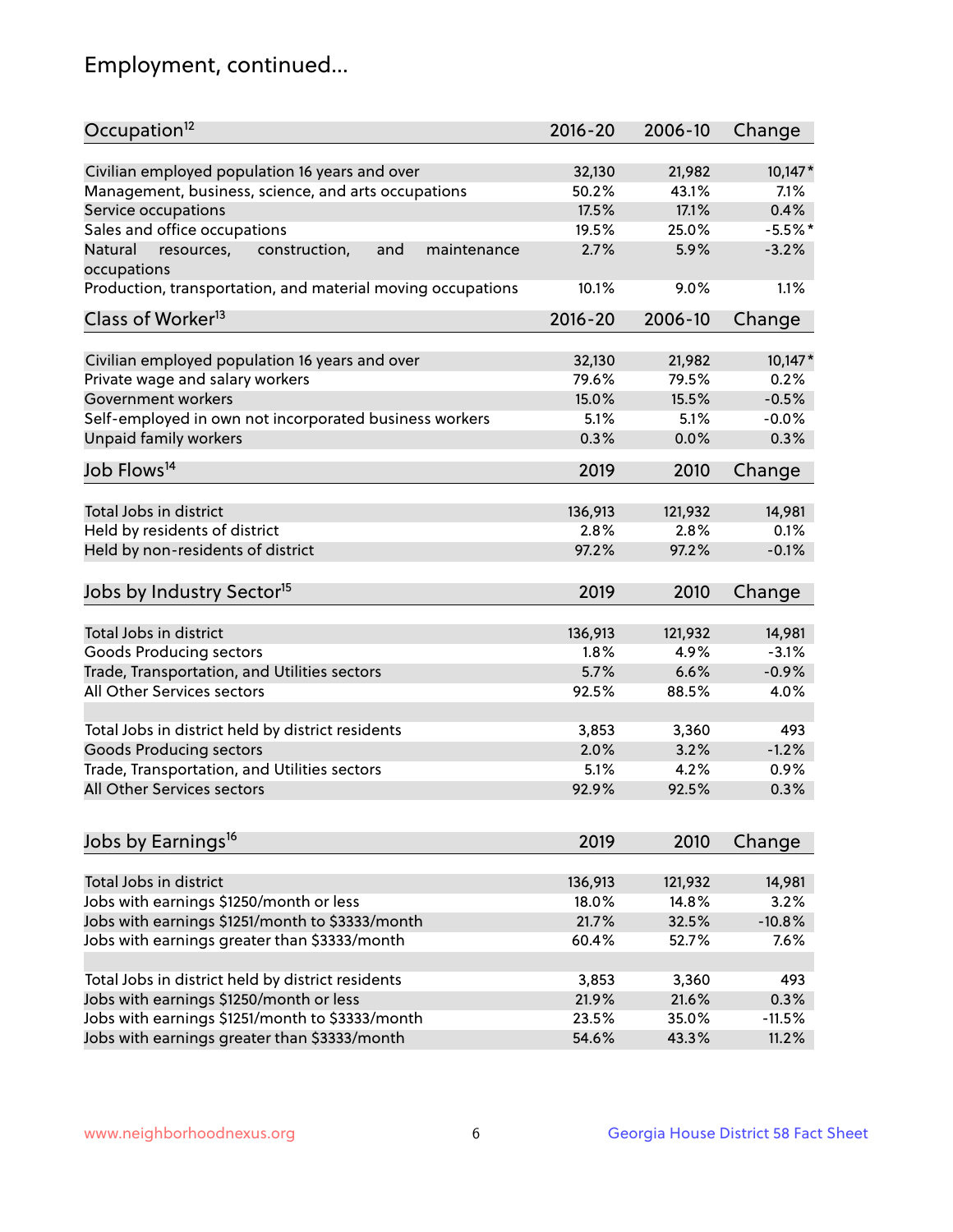## Employment, continued...

| 2019    | 2010    | Change  |
|---------|---------|---------|
|         |         |         |
| 136,913 | 121,932 | 14,981  |
| 18.8%   | 17.4%   | 1.4%    |
| 60.4%   | 65.4%   | $-5.0%$ |
| 20.8%   | 17.2%   | 3.6%    |
|         |         |         |
| 3,853   | 3.360   | 493     |
| 25.5%   | 23.6%   | 1.8%    |
| 56.1%   | 59.0%   | $-2.8%$ |
| 18.4%   | 17.4%   | 1.0%    |
|         |         |         |

#### Education

| School Enrollment <sup>18</sup>                | $2016 - 20$ | 2006-10 | Change    |
|------------------------------------------------|-------------|---------|-----------|
|                                                |             |         |           |
| Population 3 years and over enrolled in school | 17,991      | 14,622  | $3,369*$  |
| Nursery school, preschool                      | 4.9%        | 4.4%    | 0.5%      |
| Kindergarten                                   | 2.8%        | 4.5%    | $-1.7%$   |
| Elementary school (grades 1-8)                 | 22.9%       | 23.5%   | $-0.6%$   |
| High school (grades 9-12)                      | 11.2%       | 12.0%   | $-0.8%$   |
| College or graduate school                     | 58.2%       | 55.6%   | 2.5%      |
| Educational Attainment <sup>19</sup>           | $2016 - 20$ | 2006-10 | Change    |
|                                                |             |         |           |
| Population 25 years and over                   | 41,412      | 30,239  | $11,172*$ |
| Less than 9th grade                            | 2.6%        | 3.5%    | $-0.8%$   |
| 9th to 12th grade, no diploma                  | 7.0%        | 11.4%   | $-4.5%$   |
| High school graduate (includes equivalency)    | 22.7%       | 25.2%   | $-2.5%$   |
| Some college, no degree                        | 17.8%       | 17.7%   | 0.1%      |
| Associate's degree                             | 6.0%        | 5.4%    | 0.5%      |
| Bachelor's degree                              | 24.4%       | 23.5%   | 0.8%      |
| Graduate or professional degree                | 19.5%       | 13.2%   | $6.3\%$ * |
|                                                |             |         |           |
| Percent high school graduate or higher         | 90.4%       | 85.1%   | $5.3\%$ * |
| Percent bachelor's degree or higher            | 43.9%       | 36.8%   | $7.1\%$ * |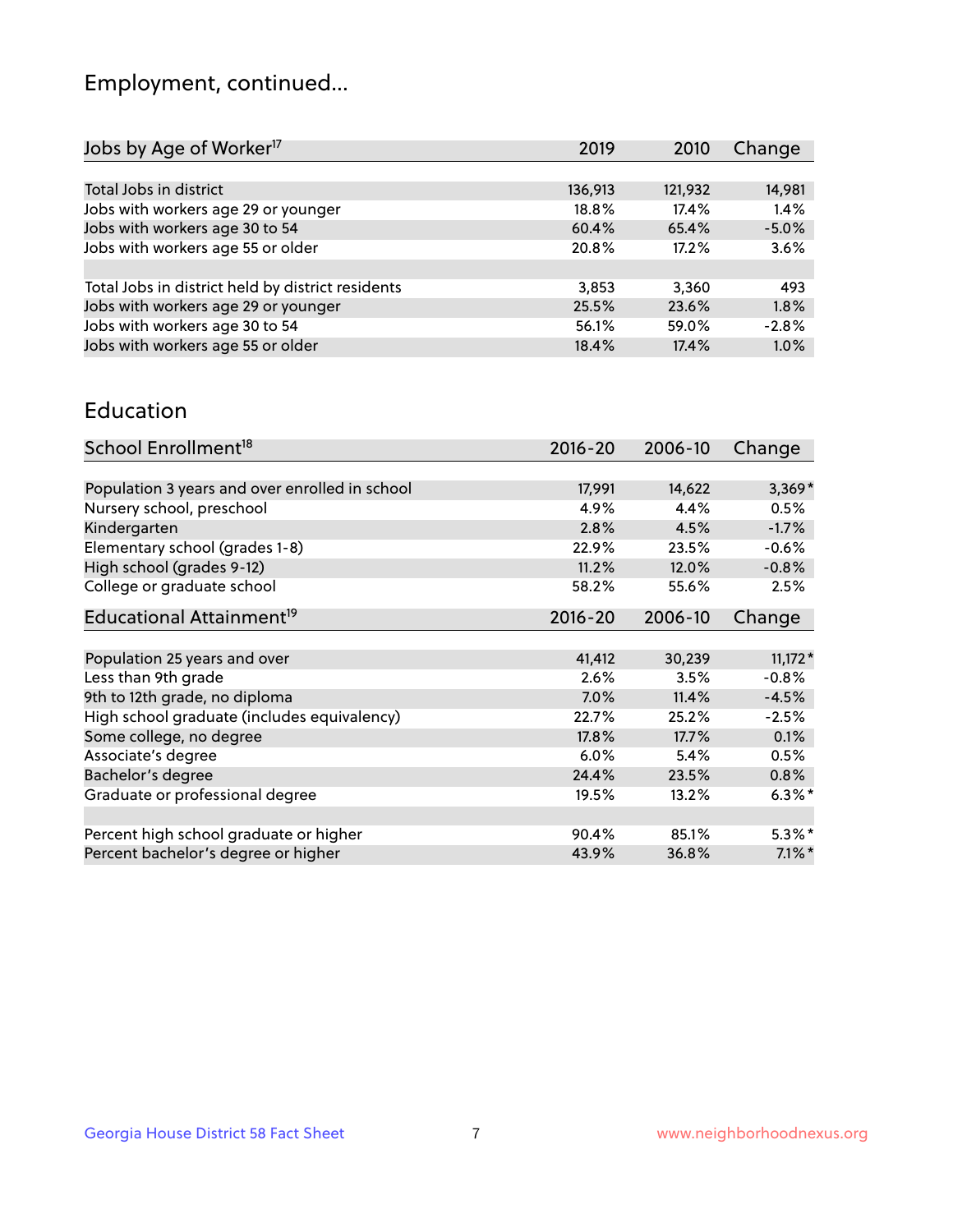## Housing

| Households by Type <sup>20</sup>                     | 2016-20 | 2006-10 | Change      |
|------------------------------------------------------|---------|---------|-------------|
|                                                      |         |         |             |
| <b>Total households</b>                              | 27,039  | 20,466  | $6,573*$    |
| Family households (families)                         | 37.6%   | 39.8%   | $-2.2%$     |
| With own children under 18 years                     | 13.0%   | 17.0%   | $-4.1%$     |
| Married-couple family                                | 18.0%   | 16.7%   | 1.3%        |
| With own children of the householder under 18 years  | 4.9%    | 4.8%    | 0.0%        |
| Male householder, no wife present, family            | 4.9%    | 3.8%    | 1.1%        |
| With own children of the householder under 18 years  | 1.2%    | 1.1%    | 0.1%        |
| Female householder, no husband present, family       | 14.7%   | 19.3%   | $-4.6\%$ *  |
| With own children of the householder under 18 years  | 6.9%    | 11.1%   | $-4.2%$     |
| Nonfamily households                                 | 62.4%   | 60.2%   | 2.2%        |
| Householder living alone                             | 51.8%   | 49.7%   | 2.0%        |
| 65 years and over                                    | 9.4%    | 8.3%    | 1.1%        |
|                                                      |         |         |             |
| Households with one or more people under 18 years    | 15.5%   | 21.2%   | $-5.6\%$ *  |
| Households with one or more people 65 years and over | 17.8%   | 16.5%   | 1.3%        |
|                                                      |         |         |             |
| Average household size                               | 1.98    | 2.06    | $-0.08$     |
| Average family size                                  | 3.11    | 3.17    | $-0.06$     |
|                                                      |         |         |             |
| Housing Occupancy <sup>21</sup>                      | 2016-20 | 2006-10 | Change      |
|                                                      |         |         |             |
| Total housing units                                  | 31,256  | 27,048  | 4,208*      |
| Occupied housing units                               | 86.5%   | 75.7%   | 10.8%*      |
| Vacant housing units                                 | 13.5%   | 24.3%   | $-10.8\%$ * |
|                                                      |         |         |             |
| Homeowner vacancy rate                               | 2.0     | 12.5    | $-10.5*$    |
| Rental vacancy rate                                  | 5.5     | 15.4    | $-9.9*$     |
|                                                      |         |         |             |
| Units in Structure <sup>22</sup>                     | 2016-20 | 2006-10 | Change      |
|                                                      |         |         |             |
| Total housing units                                  | 31,256  | 27,048  | $4,208*$    |
| 1-unit, detached                                     | 30.5%   | 30.7%   | $-0.2%$     |
| 1-unit, attached                                     | 3.5%    | 4.5%    | $-1.0%$     |
| 2 units                                              | 2.5%    | 3.1%    | $-0.6%$     |
| 3 or 4 units                                         | 4.4%    | 5.1%    | $-0.8%$     |
| 5 to 9 units                                         | 7.9%    | 13.5%   | $-5.6\%$ *  |
| 10 to 19 units                                       | 11.3%   | 12.6%   | $-1.2%$     |
| 20 or more units                                     | 39.5%   | 29.8%   | $9.7\%$ *   |
| Mobile home                                          | 0.3%    | 0.4%    | $-0.1%$     |
| Boat, RV, van, etc.                                  | 0.0%    | 0.2%    | $-0.2%$     |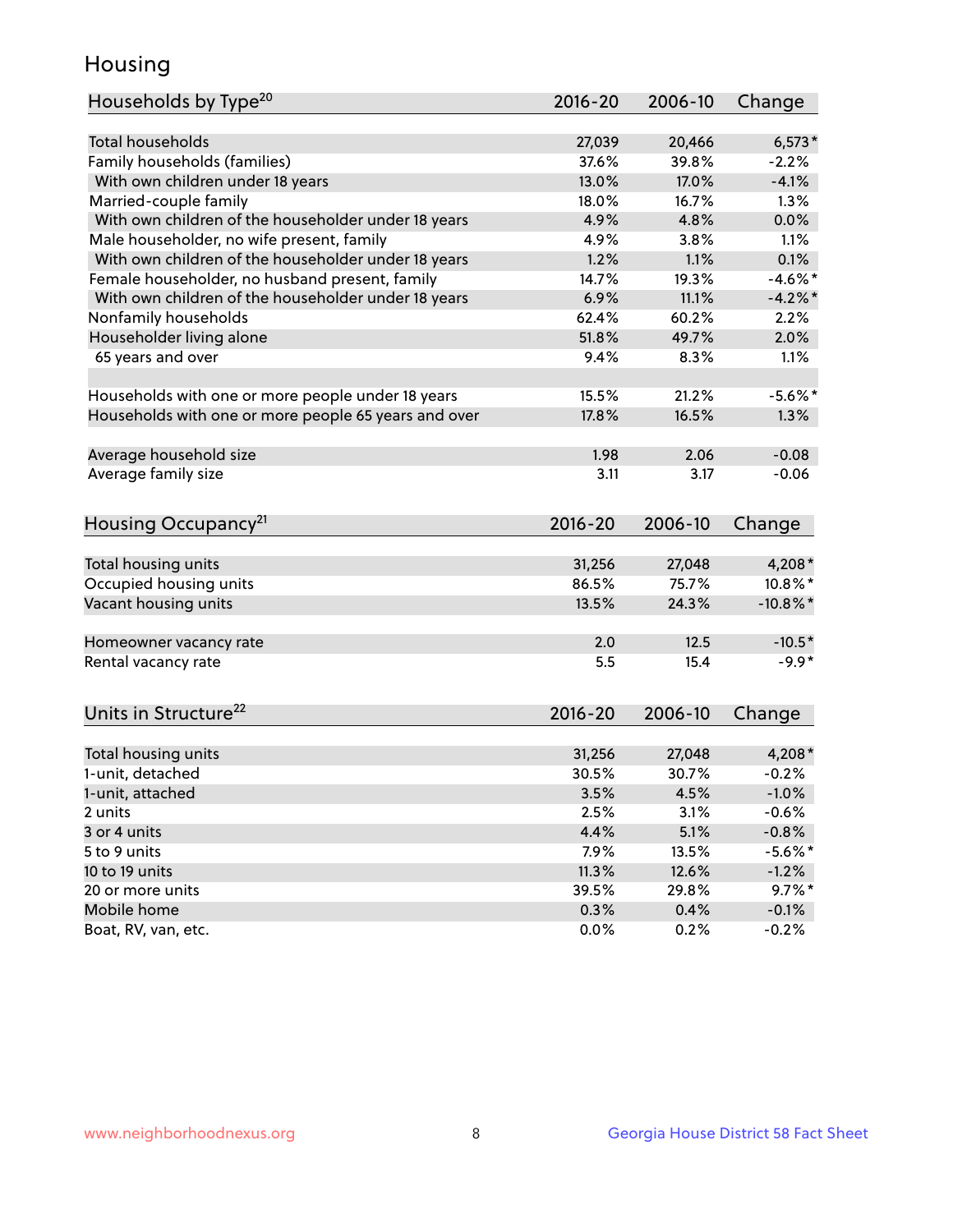## Housing, Continued...

| Year Structure Built <sup>23</sup>             | 2016-20     | 2006-10 | Change      |
|------------------------------------------------|-------------|---------|-------------|
| Total housing units                            | 31,256      | 27,048  | 4,208*      |
| Built 2014 or later                            | 5.9%        | (X)     | (X)         |
| Built 2010 to 2013                             | 2.5%        | (X)     | (X)         |
| Built 2000 to 2009                             | 22.8%       | 19.6%   | $3.1\%$ *   |
| Built 1990 to 1999                             | 13.5%       | 13.5%   | 0.1%        |
| Built 1980 to 1989                             | 7.1%        | 7.6%    | $-0.5%$     |
| Built 1970 to 1979                             | 7.3%        | 9.9%    | $-2.7%$     |
| Built 1960 to 1969                             | 9.2%        | 14.6%   | $-5.4\%$ *  |
| Built 1950 to 1959                             | 10.6%       | 11.5%   | $-0.9%$     |
| Built 1940 to 1949                             | 5.8%        | 6.6%    | $-0.8%$     |
| Built 1939 or earlier                          | 15.2%       | 16.6%   | $-1.4%$     |
| Housing Tenure <sup>24</sup>                   | $2016 - 20$ | 2006-10 | Change      |
|                                                |             |         |             |
| Occupied housing units                         | 27,039      | 20,466  | $6,573*$    |
| Owner-occupied                                 | 39.1%       | 37.5%   | 1.6%        |
| Renter-occupied                                | 60.9%       | 62.5%   | $-1.6%$     |
| Average household size of owner-occupied unit  | 1.98        | 2.26    | $-0.28*$    |
| Average household size of renter-occupied unit | 1.98        | 1.94    | 0.04        |
| Residence 1 Year Ago <sup>25</sup>             | $2016 - 20$ | 2006-10 | Change      |
| Population 1 year and over                     | 61,587      | 47,263  | 14,324*     |
| Same house                                     | 75.4%       | 69.7%   | $5.7\%$ *   |
| Different house in the U.S.                    | 24.0%       | 29.6%   | $-5.5%$ *   |
| Same county                                    | 14.0%       | 16.1%   | $-2.2%$     |
| Different county                               | 10.0%       | 13.4%   | $-3.4\%$ *  |
| Same state                                     | 5.5%        | 7.4%    | $-1.9%$     |
| Different state                                | 4.6%        | 6.1%    | $-1.5%$     |
| Abroad                                         | 0.6%        | 0.7%    | $-0.1%$     |
| Value of Housing Unit <sup>26</sup>            | $2016 - 20$ | 2006-10 | Change      |
|                                                |             |         |             |
| Owner-occupied units                           | 10,572      | 7,669   | 2,903*      |
| Less than \$50,000                             | 4.8%        | 2.7%    | 2.1%        |
| \$50,000 to \$99,999                           | 10.1%       | 11.8%   | $-1.6%$     |
| \$100,000 to \$149,999                         | 10.9%       | 20.8%   | $-9.9%$     |
| \$150,000 to \$199,999                         | 14.4%       | 24.6%   | $-10.1\%$ * |
| \$200,000 to \$299,999                         | 24.9%       | 20.2%   | 4.8%        |
| \$300,000 to \$499,999                         | 18.2%       | 11.3%   | 6.9%        |
| \$500,000 to \$999,999                         | 12.9%       | 7.1%    | 5.8%        |
| \$1,000,000 or more                            | 3.7%        | 1.6%    | 2.1%        |
| Median (dollars)                               | 226,530     | 176,677 | 49,853*     |
| Mortgage Status <sup>27</sup>                  | $2016 - 20$ | 2006-10 | Change      |
| Owner-occupied units                           | 10,572      | 7,669   | $2,903*$    |
| Housing units with a mortgage                  | 73.7%       | 74.4%   | $-0.7%$     |
| Housing units without a mortgage               | 26.3%       | 25.6%   | 0.7%        |
|                                                |             |         |             |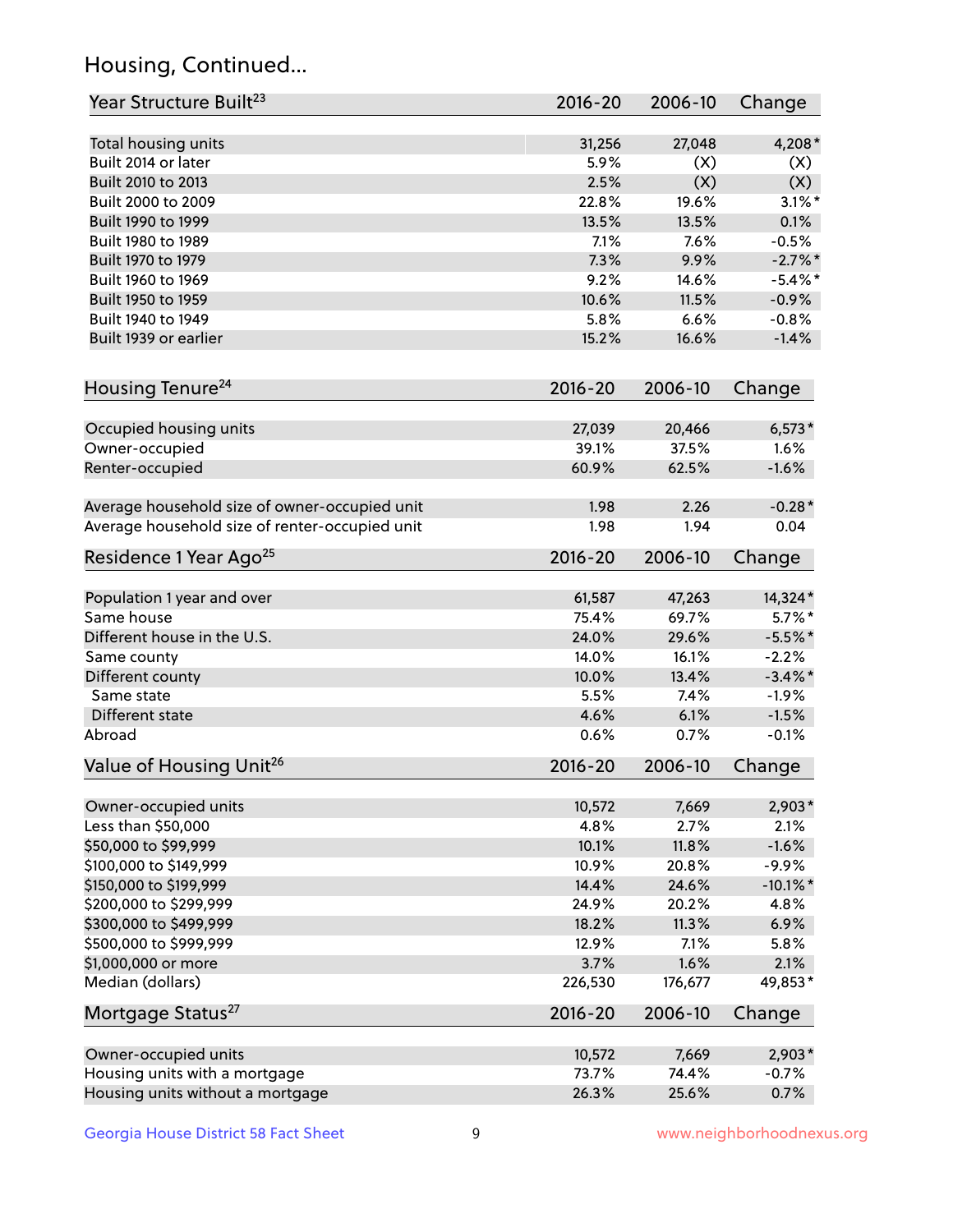## Housing, Continued...

| Selected Monthly Owner Costs <sup>28</sup>                                            | 2016-20     | 2006-10 | Change      |
|---------------------------------------------------------------------------------------|-------------|---------|-------------|
| Housing units with a mortgage                                                         | 7,789       | 5,702   | 2,087*      |
| Less than \$300                                                                       | 0.0%        | 0.2%    | $-0.2%$     |
| \$300 to \$499                                                                        | 1.3%        | 0.8%    | 0.5%        |
| \$500 to \$999                                                                        | 14.7%       | 13.5%   | 1.1%        |
| \$1,000 to \$1,499                                                                    | 27.3%       | 33.1%   | $-5.8%$     |
| \$1,500 to \$1,999                                                                    | 25.0%       | 23.9%   | 1.1%        |
| \$2,000 to \$2,999                                                                    | 18.3%       | 16.6%   | 1.8%        |
| \$3,000 or more                                                                       | 13.4%       | 11.9%   | 1.5%        |
| Median (dollars)                                                                      | 1,634       | 1,549   | $85*$       |
| Housing units without a mortgage                                                      | 2,783       | 1,967   | 816*        |
| Less than \$150                                                                       | 11.3%       | 2.3%    | 9.0%        |
| \$150 to \$249                                                                        | 8.2%        | 6.6%    | 1.6%        |
| \$250 to \$349                                                                        | 12.7%       | 17.5%   | $-4.8%$     |
| \$350 to \$499                                                                        | 26.2%       | 27.5%   | $-1.3%$     |
| \$500 to \$699                                                                        | 18.0%       | 29.9%   | $-11.9%$    |
| \$700 or more                                                                         | 23.6%       | 16.2%   | 7.4%        |
| Median (dollars)                                                                      | 456         | 480     | $-24$       |
| Selected Monthly Owner Costs as a Percentage of<br>Household Income <sup>29</sup>     | $2016 - 20$ | 2006-10 | Change      |
| Housing units with a mortgage (excluding units where<br>SMOCAPI cannot be computed)   | 7,654       | 5,641   | $2,014*$    |
| Less than 20.0 percent                                                                | 47.4%       | 25.0%   | 22.4%*      |
| 20.0 to 24.9 percent                                                                  | 13.8%       | 16.5%   | $-2.7%$     |
| 25.0 to 29.9 percent                                                                  | 9.7%        | 13.8%   | $-4.1%$     |
| 30.0 to 34.9 percent                                                                  | 8.4%        | 9.7%    | $-1.3%$     |
| 35.0 percent or more                                                                  | 20.7%       | 35.0%   | $-14.2\%$ * |
| Not computed                                                                          | 134         | 61      | 73          |
| Housing unit without a mortgage (excluding units where<br>SMOCAPI cannot be computed) | 2,569       | 1,914   | 655         |
| Less than 10.0 percent                                                                | 48.5%       | 24.1%   | 24.4%*      |
| 10.0 to 14.9 percent                                                                  | 18.0%       | 25.7%   | $-7.7%$     |
| 15.0 to 19.9 percent                                                                  | 11.3%       | 11.3%   | $-0.0%$     |
| 20.0 to 24.9 percent                                                                  | 5.3%        | 7.9%    | $-2.6%$     |
| 25.0 to 29.9 percent                                                                  | 5.5%        | 3.7%    | 1.9%        |
| 30.0 to 34.9 percent                                                                  | 1.5%        | 6.0%    | $-4.5%$     |
| 35.0 percent or more                                                                  | 9.9%        | 21.3%   | $-11.4%$    |
| Not computed                                                                          | 214         | 53      | 161         |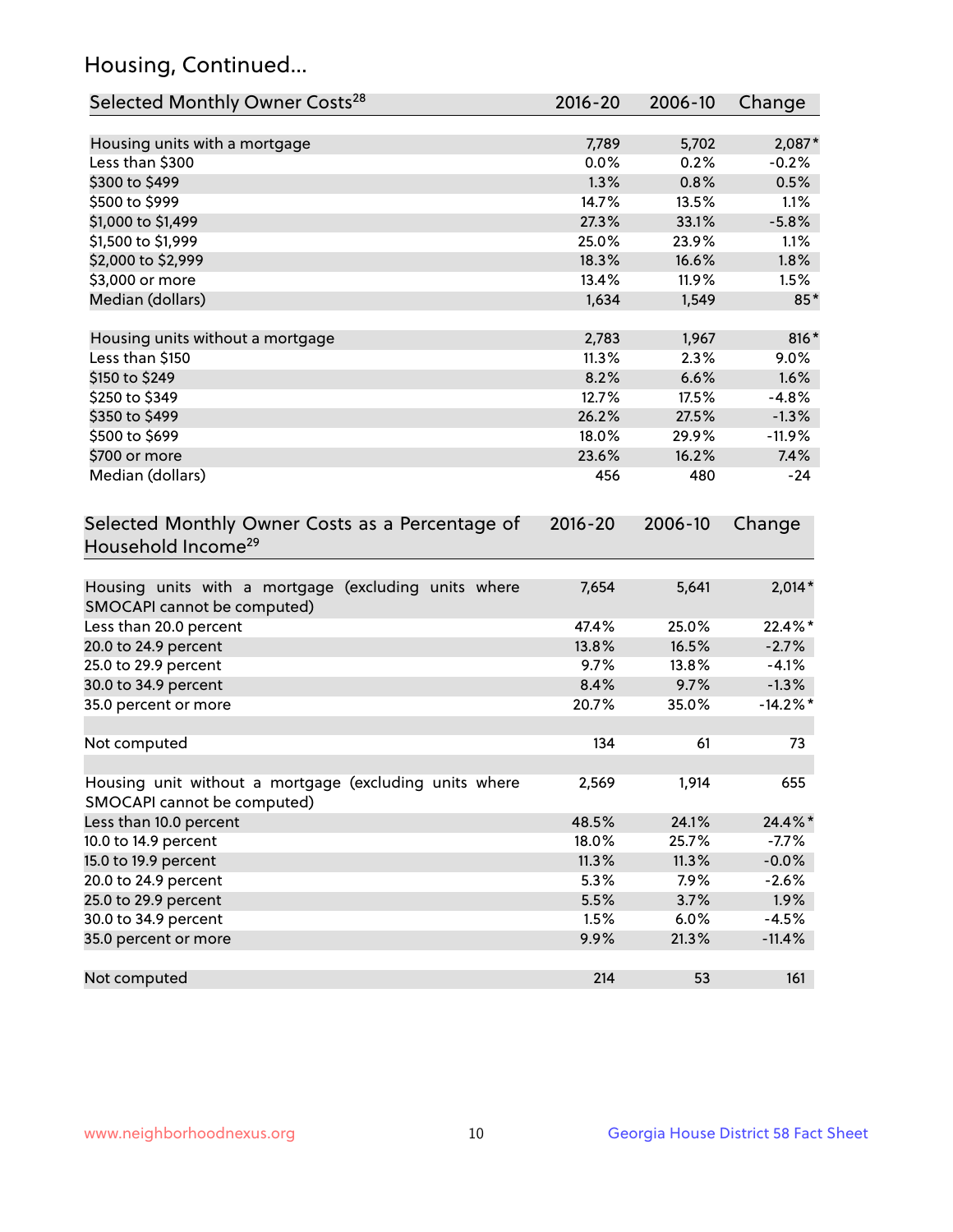## Housing, Continued...

| Gross Rent <sup>30</sup>   | 2016-20 | 2006-10 | Change                 |
|----------------------------|---------|---------|------------------------|
|                            |         |         |                        |
| Occupied units paying rent | 16,269  | 12,497  | $3,773*$               |
| Less than \$200            | 3.1%    | 8.3%    | $-5.2%$                |
| \$200 to \$499             | 12.9%   | 12.5%   | 0.5%                   |
| \$500 to \$749             | 7.0%    | 18.8%   | $-11.7%$ *             |
| \$750 to \$999             | 16.5%   | 29.3%   | $-12.7\%$ <sup>*</sup> |
| \$1,000 to \$1,499         | 35.0%   | 24.0%   | $11.0\%$ *             |
| \$1,500 to \$1,999         | 18.9%   | 4.9%    | 14.0%*                 |
| \$2,000 or more            | 6.6%    | 2.3%    | 4.3%                   |
| Median (dollars)           | 1,142   | 933     | $208*$                 |
|                            |         |         |                        |
| No rent paid               | 198     | 300     | $-102$                 |
|                            |         |         |                        |

| Gross Rent as a Percentage of Household Income <sup>31</sup>                   | $2016 - 20$ | 2006-10 | Change     |
|--------------------------------------------------------------------------------|-------------|---------|------------|
|                                                                                |             |         |            |
| Occupied units paying rent (excluding units where GRAPI<br>cannot be computed) | 15,879      | 12,183  | $3,696*$   |
| Less than 15.0 percent                                                         | 9.9%        | 10.5%   | $-0.6%$    |
| 15.0 to 19.9 percent                                                           | 13.6%       | 10.2%   | 3.5%       |
| 20.0 to 24.9 percent                                                           | 14.3%       | 11.5%   | 2.9%       |
| 25.0 to 29.9 percent                                                           | 12.4%       | 14.8%   | $-2.4%$    |
| 30.0 to 34.9 percent                                                           | 10.1%       | 8.4%    | $1.7\%$    |
| 35.0 percent or more                                                           | 39.7%       | 44.7%   | $-5.0\%$ * |
|                                                                                |             |         |            |
| Not computed                                                                   | 589         | 614     | $-25$      |

## Transportation

| Commuting to Work <sup>32</sup>           | 2016-20 | 2006-10 | Change     |
|-------------------------------------------|---------|---------|------------|
|                                           |         |         |            |
| Workers 16 years and over                 | 31,452  | 21,459  | 9,993*     |
| Car, truck, or van - drove alone          | 55.5%   | 60.5%   | $-5.0\%$ * |
| Car, truck, or van - carpooled            | $6.0\%$ | 8.8%    | $-2.7\%$ * |
| Public transportation (excluding taxicab) | 13.6%   | 17.9%   | $-4.3%$ *  |
| Walked                                    | 7.6%    | 5.9%    | 1.7%       |
| Other means                               | 4.0%    | 2.1%    | $1.9\%$    |
| Worked at home                            | 13.3%   | 4.8%    | $8.5\%$ *  |
|                                           |         |         |            |
| Mean travel time to work (minutes)        | 27.3    | 26.8    | 0.5        |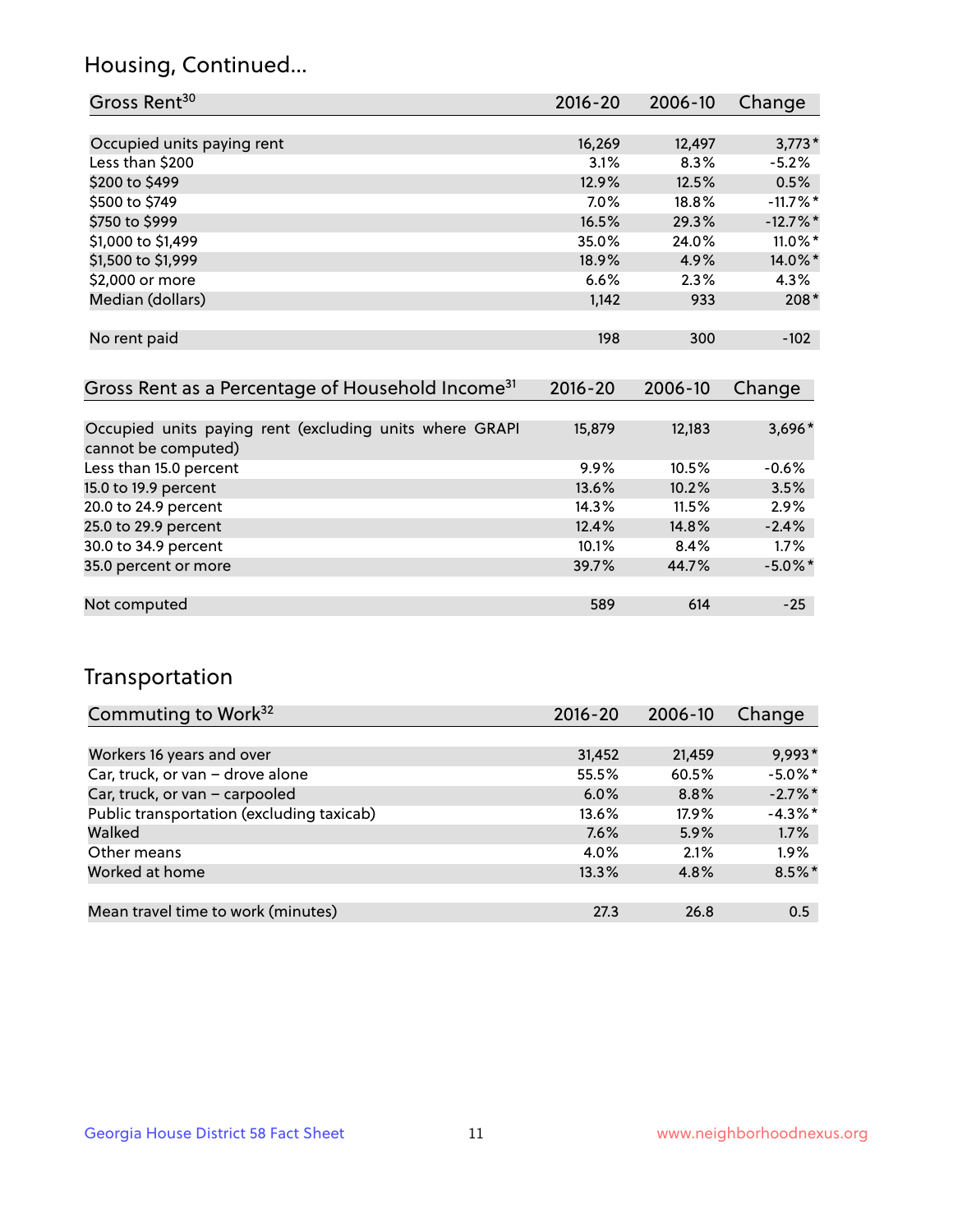## Transportation, Continued...

| Vehicles Available <sup>33</sup> | $2016 - 20$ | 2006-10 | Change     |
|----------------------------------|-------------|---------|------------|
|                                  |             |         |            |
| Occupied housing units           | 27,039      | 20,466  | $6,573*$   |
| No vehicles available            | 22.1%       | 25.7%   | $-3.6\%$ * |
| 1 vehicle available              | 49.4%       | 44.2%   | $5.2\%$ *  |
| 2 vehicles available             | 23.1%       | 22.5%   | 0.6%       |
| 3 or more vehicles available     | 5.4%        | 7.6%    | $-2.2%$    |

#### Health

| Health Insurance coverage <sup>34</sup>                 | 2016-20 |
|---------------------------------------------------------|---------|
|                                                         |         |
| Civilian Noninstitutionalized Population                | 61,628  |
| With health insurance coverage                          | 87.0%   |
| With private health insurance coverage                  | 62.8%   |
| With public health coverage                             | 31.4%   |
| No health insurance coverage                            | 13.0%   |
| Civilian Noninstitutionalized Population Under 19 years | 10,330  |
| No health insurance coverage                            | 6.1%    |
| Civilian Noninstitutionalized Population 19 to 64 years | 45,255  |
| In labor force:                                         | 32,907  |
| Employed:                                               | 30,408  |
| With health insurance coverage                          | 86.4%   |
| With private health insurance coverage                  | 82.5%   |
| With public coverage                                    | 6.2%    |
| No health insurance coverage                            | 13.6%   |
| Unemployed:                                             | 2,499   |
| With health insurance coverage                          | 59.8%   |
| With private health insurance coverage                  | 29.7%   |
| With public coverage                                    | 33.0%   |
| No health insurance coverage                            | 40.2%   |
| Not in labor force:                                     | 12,348  |
| With health insurance coverage                          | 82.1%   |
| With private health insurance coverage                  | 51.8%   |
| With public coverage                                    | 36.7%   |
| No health insurance coverage                            | 17.9%   |